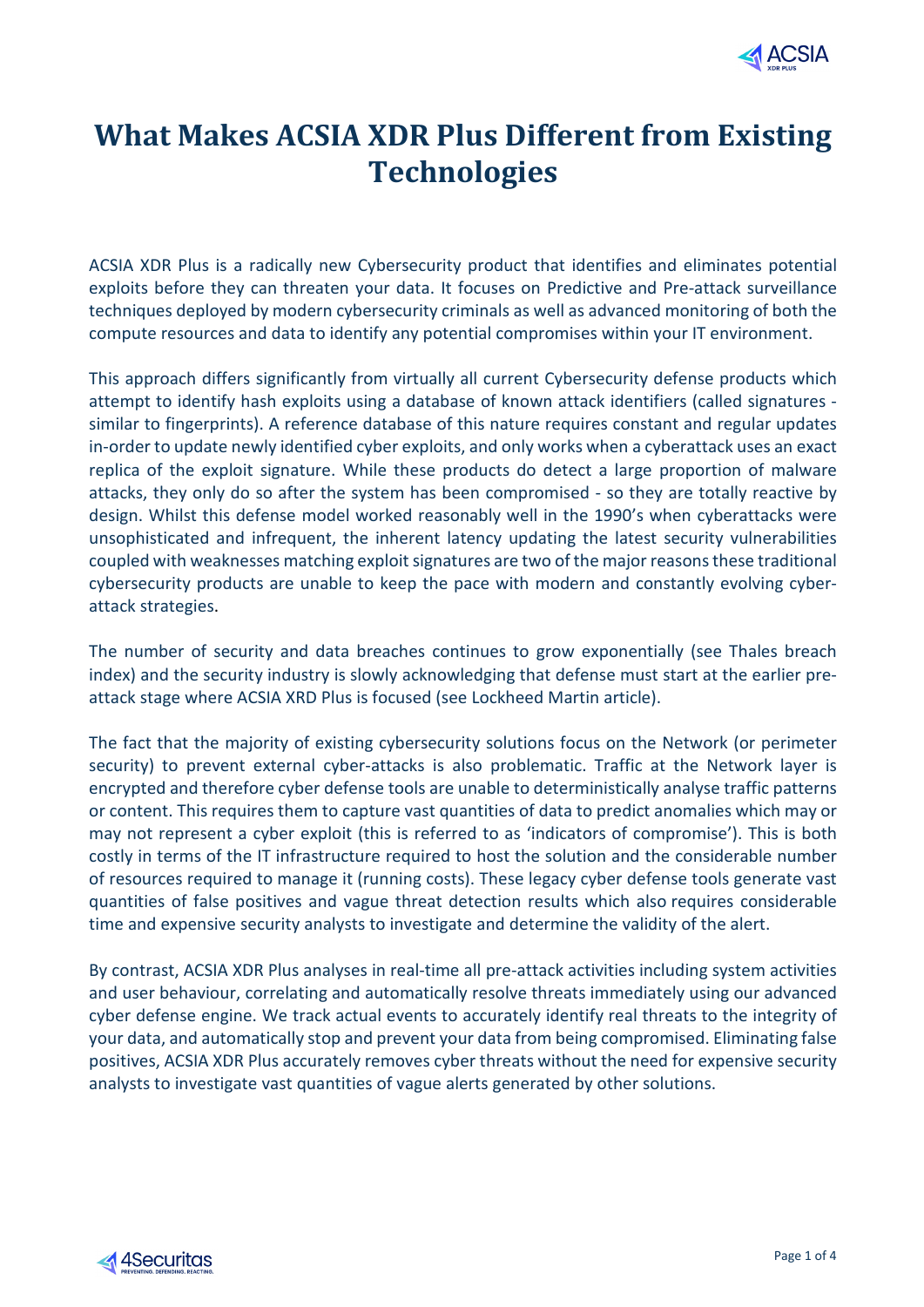

# ACSIA Technical Defense Model - Highlights

## Cyber Blind Spots

ACSIA is designed to focus on advanced cyber-attack methodologies that target Cyber Blind Spots which traditional cybersecurity products are incapable of detecting.

- $\checkmark$  ACSIA XDR Plus provides a Predictive Threat Intelligence feed that pro-actively blocks billions of real threats from gaining any level of cyber access to your business, eliminating many of the most prolific and ruthless cybercriminals worldwide from accessing to your platforms and applications. This best way to describe this would be to say that your IT environment is invisible to these malicious cybercriminals – you are in stealth mode.
- $\checkmark$  ACSIA XDR Plus monitors your digital footprint that is remotely or locally accessible from web based applications, internet or extranet access points through to local access points by employees or partners
- $\checkmark$  ACSIA XDR Plus detects pre-attack attributes (indicators of warnings) at an early stage, offering recommended remediation options with a simple click on a mobile device.
- $\checkmark$  ACSIA XDR Plus detects and correlate pre-attack attributes which when combined represent a significant or real and present danger of attack across their full lifecycle
- $\checkmark$  All ACSIA XDR Plus monitoring, detection, analysis, remediation and reporting is all performed in real-time

### Why have Cyber Blind Spots not been addressed until now

The Network has long been perceived as the weak spot in an organization and most solutions have been designed around a perimeter security model, with data assets surrounded by these technologies (similar to a security fence protecting a building). This one dimensional security model is incapable of protecting your data assets whenever the perimeter security is breached - a major factor in all the increasingly sophisticated successful cyber-attacks. So why is this?

- The most serious challenge for the cybersecurity industry is to detect attack attributes at an early stage (indicators of warnings) and existing solutions use antiquated techniques that are unable to address most Cyber Blind Spots
- Preventive measures are only taken seriously with regulators intervention, and this has been slow and inconsistent across various business sectors (Fintech, Utilities, Government, Manufacturing all conform to different regulations)

ACSIA XDR Plus focuses on accurate detection and remediation of cyber blind spots in real time. Other solutions have varying levels of success informing you that it may have detected malware, which of course means that you have already been compromised and that the last stage/step of an attack has already occurred. The ACSIA XDR Plus product operates at the predictive and pre-attack stage which is 4 steps earlier.

Predictive Threat Intelligence can be described as having the ability to ban known malicious sources (IP addresses, Bad URL's, sources of malware …) from anywhere across the globe, having any level of access to your environment. A complete ban of malicious actors getting access to an environment is a powerful tool in the elimination of cybercriminal activity.

Our Pre-attack prevention capability operates differently as it prevents cyber-criminals from gathering intelligence and working out how and what to use in planning an attack on your data.

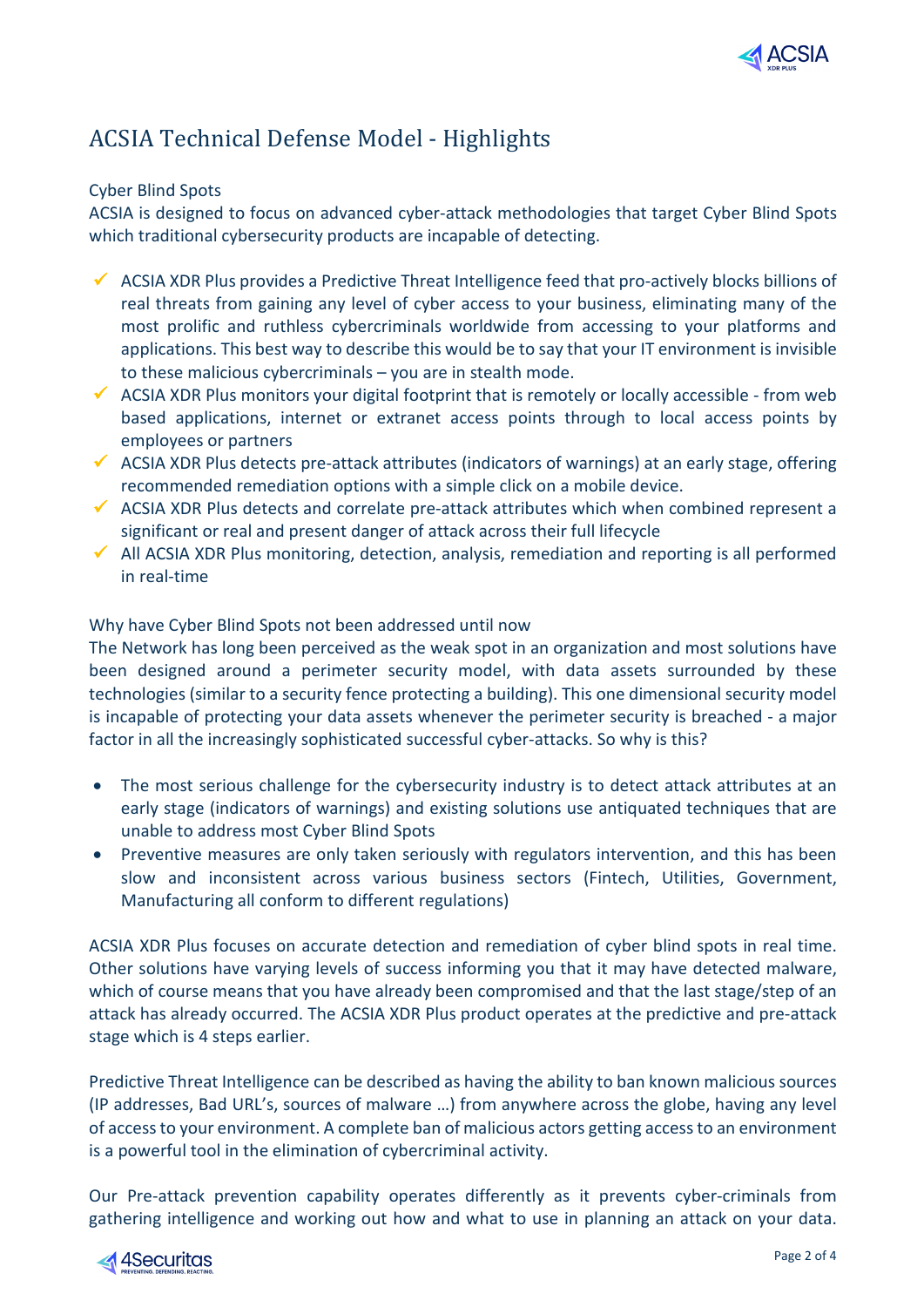

ACSIA XDR Plus detects and stops the intelligence gathering activities of an attacker at the earliest stages of their planning activities.

What are the other major Challenges facing tradition Cybersecurity vendors?

- Detection of zero-day attack is where a new and previously undocumented weakness is discovered in software which is exploited by criminals before a fix is available from its creator.
- Reducing the large quantities of false/positive alerts requiring investigation and analysis by security teams

Both challenges can be addressed if Cyber Blind Spots are addressed and eliminated in real time through appropriate cybersecurity defenses. Many vendors use Machine Learning / Artificial Intelligence to improve security remediation outcomes, but this approach is expensive, slow and inaccurate. The best method to detect 0-day attacks is for a solution to focus on cyber blind spots because the Cyber Blind Spot is the method cyber criminals use to prepare an attack.

The ACSIA XDR Plus product is capable of identifying both known and unknown (0-day) attacks using two separate defense modules. The first method uses our proactive Pre-attack capability which detects and prevents potential threats at the information gathering (reconnaissance) process. The second method is a kernel level analysis capability which operates at the core of the operating system. The kernel is at the core of a computer's operating system and maintains complete control over every single operation of the system. It is the portion of the operating system code that is always resident in memory and facilitates interactions between all hardware and software components. Including Kernel monitoring within the ACSIA XRD Plus product enables granular levels of monitoring to be performed and allows malicious activity to be reported and remediated.

Does Machine Learning (ML) and Artificial Intelligence (AI) significantly improve cybersecurity ? Most cybersecurity defense solutions use ML/AL to ingest all anomalous activities that have been detected and parse them. Anomalies are not necessarily threats and a great majority of them are benign alerts. Because of the volume of alerts and lack of clarity around a threat or a benign alert, ML/AI must be used to reduce the number of security alerts being raised, but despite this, the quantity and quality of these alerts still contains massive numbers of false positives.

As mentioned previously, ML/AI does not assist with 0-day attacks, but neither does ML/AL enable the detection of cyber attacks. ACSIA XDR Plus does not use ML/AI for threat detection as we use our intelligence analysis engine offensively (at the Predictive and pre-attack phase) as well and defensively (if a real-time attack is occurring). ACSIA XDR Plus is designed to use ML/AI for orchestration and to automate remediation. Once it has identified a threat, then there is no need for human intervention as ML/AI will automatically handle the threat.

#### Other benefits provided by ACSIA XDR Plus

Cyber solutions tend to be very expensive both in terms of subscription and running costs. Today's cybersecurity vendor market is prohibitively expensive at a capital and operational level and are predominantly designed to focus on large organizations with deep pockets. A great number of organizations have also implemented solutions but cannot afford the security teams required to scan the vast quantities of alerts to determine which ones need attention and which are false positives.

ACSIA XDR Plus provides a superior cyber defense solution which is highly scalable, boasting an extremely affordable pricing model to fit the budget constraints of small, medium and large